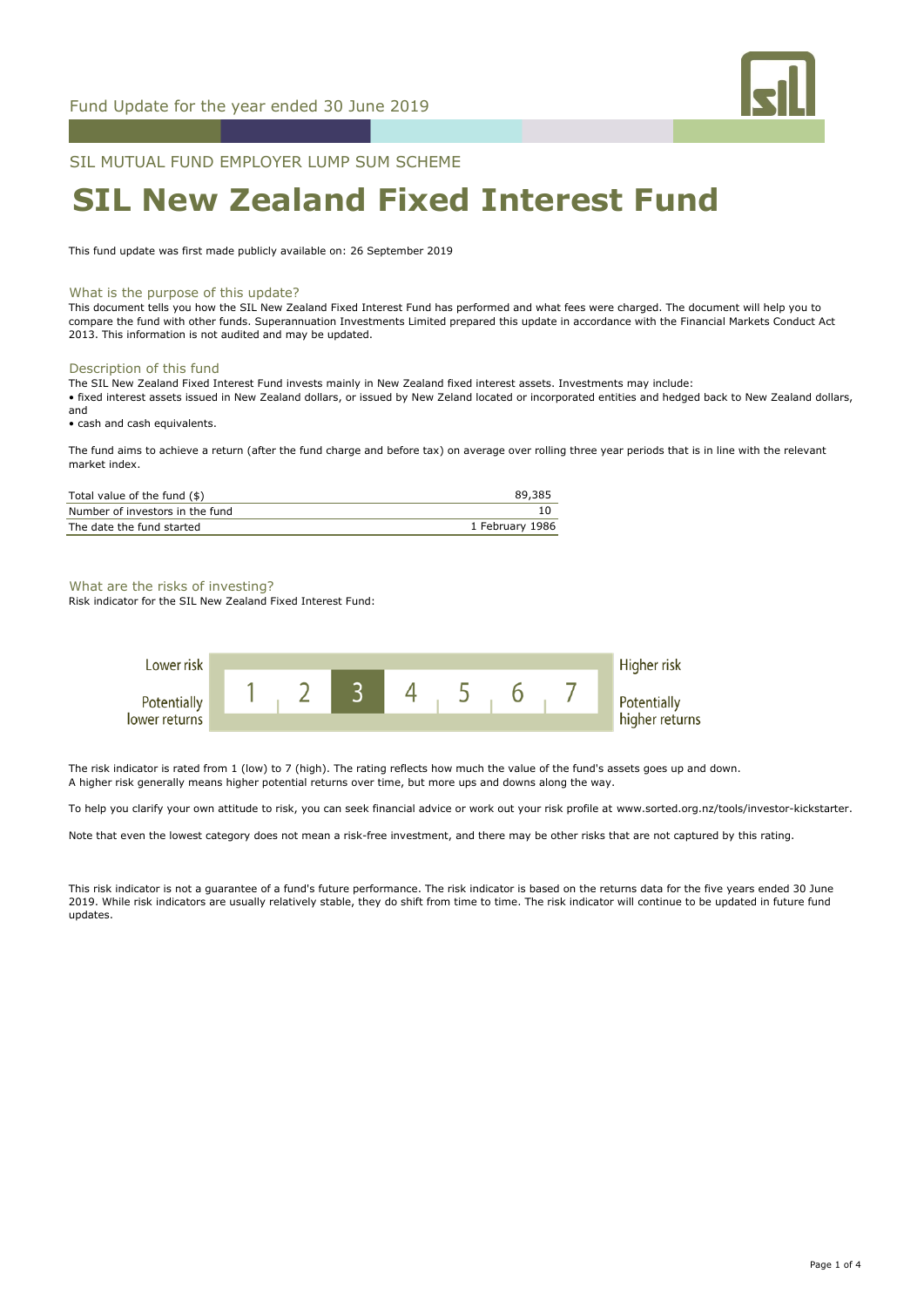|  |  |  |  | How has the fund performed? |  |
|--|--|--|--|-----------------------------|--|
|--|--|--|--|-----------------------------|--|

|                                               | Average over past<br>five years |       |  |  |
|-----------------------------------------------|---------------------------------|-------|--|--|
| Annual return                                 |                                 |       |  |  |
| (after deductions for charges and tax)        | 3.65%                           | 5.13% |  |  |
| <b>Annual return</b>                          |                                 |       |  |  |
| (after deductions for charges but before tax) | 5.09%                           | 7.20% |  |  |
| Market index annual return                    |                                 |       |  |  |
| (reflects no deduction for charges and tax)   | 5.80%                           | 8.23% |  |  |

The market index annual return shows the return of the S&P/NZX NZ Government Bond Index. Additional information about the market index is available in the statement of investment policy and objectives on the scheme register at www.discloseregister.companiesoffice.govt.nz.



# **Annual return graph**

This shows the return after fund charges and tax for each of the last 10 years ending 31 March. The last bar shows the average annual return for the last 10 years, up to 30 June 2019.

**Important:** This does not tell you how the fund will perform in the future.

Returns in this update are after tax at the highest prescribed investor rate (PIR) of tax for an individual New Zealand resident. Your tax may be lower.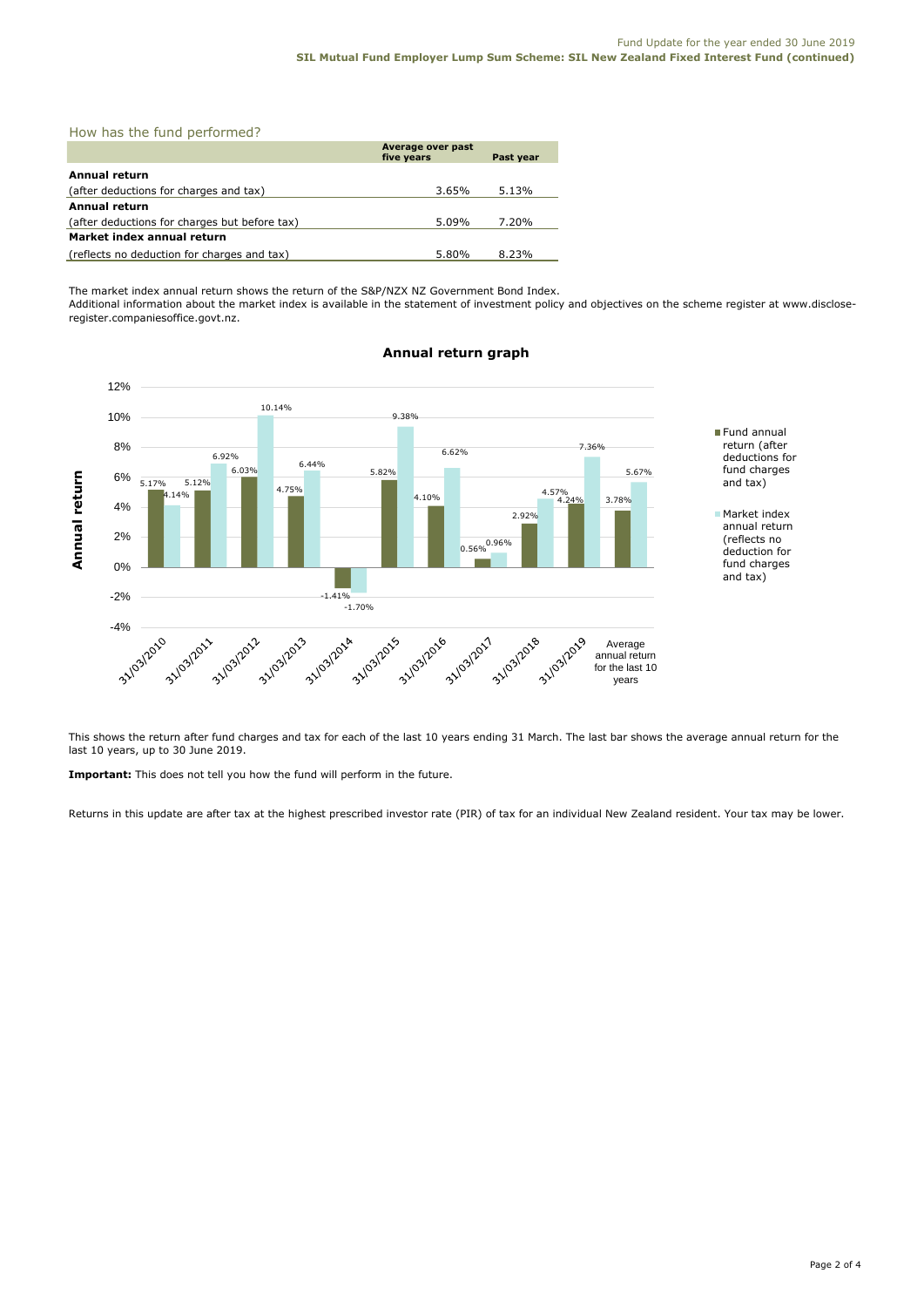# What fees are investors charged?

Investors in the SIL New Zealand Fixed Interest Fund are charged fund charges. In the year to 30 June 2019 these were:

|                                                    | % of net asset value          |
|----------------------------------------------------|-------------------------------|
| Total fund charges <sup>1</sup>                    | $0.69\%$                      |
| Which are made up of:                              |                               |
| <b>Total management and administration charges</b> | $0.69\%$                      |
| Including:                                         |                               |
| Manager's basic fee                                | $0.59\%$                      |
| Other management and administration charges        | 0.10%                         |
| Total performance based fees                       | $0.00\%$                      |
|                                                    | Dollar amount per<br>investor |
| <b>Other charges</b>                               |                               |
| Other charges                                      | \$0                           |

Investors are not currently charged individual action fees for specific actions or decisions (for example, for withdrawing from or switching funds).

Small differences in fees and charges can have a big impact on your investment over the long term.

# Example of how this applies to an investor

Sarah had \$10,000 in the fund at the start of the year and did not make any further contributions. At the end of the year, Sarah received a return after fund charges were deducted of \$513 (that is 5.13% of her inital \$10,000). Sarah also paid \$0 in other charges. This gives Sarah a total return after tax of \$513 for the year.

#### What does the fund invest in?

#### **Actual investment mix<sup>2</sup> Target investment mix<sup>2</sup>**

This shows the types of assets that the fund invests in. This shows the mix of assets that the fund generally intends to invest in.